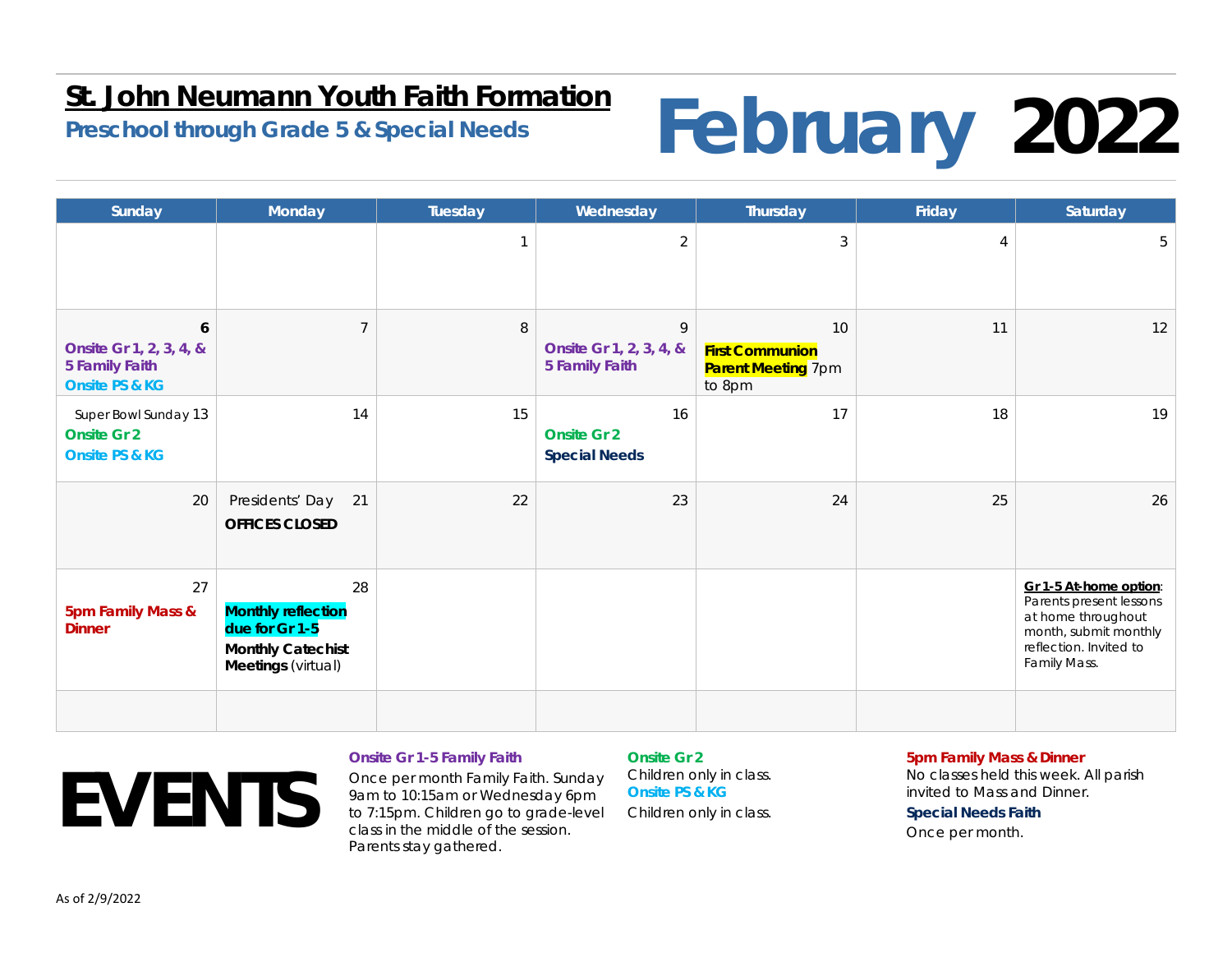### **St. John Neumann Youth Faith Formation**

## **Preschool through Grade 5 & Special Needs March** 2022

| Sunday                                                                                                                            | Monday                                                                    | <b>Tuesday</b> | Wednesday                                                                                    | Thursday                                          | Friday | Saturday                                                                                                                                   |
|-----------------------------------------------------------------------------------------------------------------------------------|---------------------------------------------------------------------------|----------------|----------------------------------------------------------------------------------------------|---------------------------------------------------|--------|--------------------------------------------------------------------------------------------------------------------------------------------|
|                                                                                                                                   |                                                                           |                | 2<br>Ash Wednesday<br><b>NO LOWER GRADE</b><br><b>CLASSES</b>                                | 3                                                 |        |                                                                                                                                            |
| Lent 1st Sunday<br>6<br><b>Family Service Week</b><br>for Lower Grades                                                            | $\overline{7}$<br><b>Special Needs</b><br>Catechist Prep 7-<br>8pm Rm 122 | 8              | 9<br><b>Family Service Week</b><br>for Lower Grades                                          | 10                                                | 11     | <b>RESCHEDULED TO: 12</b><br><b>First Communion</b><br><b>Parent-Child Retreat</b><br>9am to 11am                                          |
| Lent 2 <sup>nd</sup> Sunday / 13<br>Advance One Hour<br><b>Onsite Gr 2</b><br><b>Onsite PS &amp; KG</b>                           | 14                                                                        | 15             | 16<br><b>Onsite Gr 2</b><br><b>Special Needs</b><br><b>Family Faith</b>                      | 17                                                | 18     | 19                                                                                                                                         |
| 20<br>Lent 3rd Sunday<br><b>Onsite Gr 2 (arrive)</b><br>early; attend 9am Mass<br>as class; parents come<br>too) / Onsite PS & KG | 21                                                                        | 22             | 23<br><b>Onsite Gr 2 (arrive</b><br>early; attend 6pm Mass<br>as class; parents come<br>too) | 24                                                | 25     | 26                                                                                                                                         |
| Lent 4 <sup>th</sup> Sunday<br>27<br>5pm Family Mass &<br><b>Potluck</b>                                                          | 28<br><b>Monthly Catechist</b><br>Meetings (virtual)                      | 29             | 30                                                                                           | 31<br><b>Monthly reflection</b><br>due for Gr 1-5 |        | Gr 1-5 At-home option:<br>Parents present lessons<br>at home throughout<br>month, submit monthly<br>reflection. Invited to<br>Family Mass. |

# **EVENTS**

### **Family Service Week for Lower Grades**

We will announce service opportunities for families throughout the week.

**Onsite Gr 2**Children only in class. **Onsite PS & KG**Children only in class. **Special Needs Family Faith**  Once per month.

#### **5pm Family Mass & Potluck**

No classes held this week. All parish invited to Mass and Dinner.